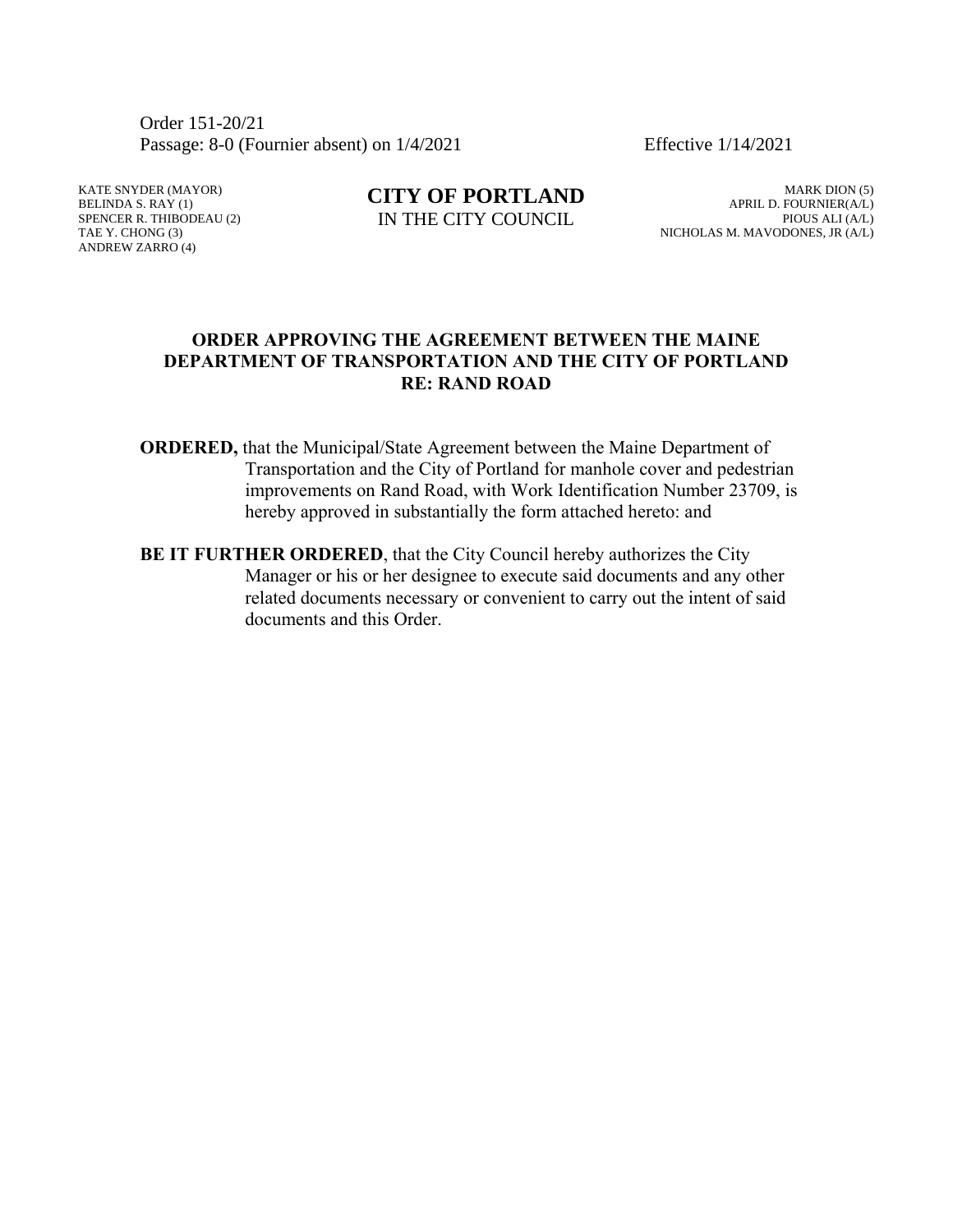| MaineDOT Use Only |  |  |
|-------------------|--|--|
| $TEDOCS \#$       |  |  |
| $CT\#$ :          |  |  |
| $CSN\#:$          |  |  |
| Program:          |  |  |

## **MAINE DEPARTMENT OF TRANSPORTATION UTILITY RECEIVABLE AGREEMENT**

| (MaineDOT Use Only)            |                                                                                                        |  |  |  |
|--------------------------------|--------------------------------------------------------------------------------------------------------|--|--|--|
| State WIN #: $23709.00$        | Project Location: Portland & Westbrook Estimated Agreement Amount: \$ \$15,750.00<br>Vendor Customer#: |  |  |  |
| Federal Aid Project #: 2370900 | MaineDOT Signed Date:                                                                                  |  |  |  |
|                                | Forecasted Agreement End Date: 12/31/2021                                                              |  |  |  |

**THIS AGREEMENT**, entered into the last date signed herein at the end of this agreement, between the **Maine Department Of Transportation** (hereafter the "Department") and the **City of Portland,** duly authorized and existing under the Laws of the State of Maine and having an office in the City of \_**Portland**\_\_, County of \_**Cumberland**\_\_ (the "Utility") (the Department and the Utility are collectively referred to as the "Parties").

- 1. The Department is implementing a transportation project identified as "Federal Aid Project Number 2370900; WIN: 23709.00 (the "Project") for highway improvements in the City of Portland, Cumberland County;
- 2. In connection with the Project, the Department has prepared plans and specification for the Project that resulted in the following determination:

 $X$  The Department has identified the locations of existing utility facilities owned and maintained by the Utility and lawfully installed within the limits of the public highway right-of-way and the impact limits of the Project that must be relocated to accommodate the Project (the "Affected Facilities");

- 3. The Affected Facilities consist of Sewer System Manholes;
- 4. The Utility has prepared and provided to the Department the scope of work necessary for relocating or installing the Affected Utilities (the "Utility Work") and the estimated costs associated therewith, which are outlined in **Appendix A**, attached hereto and made a part hereof. The costs associated with the Utility Work are the sole responsibility of the Utility.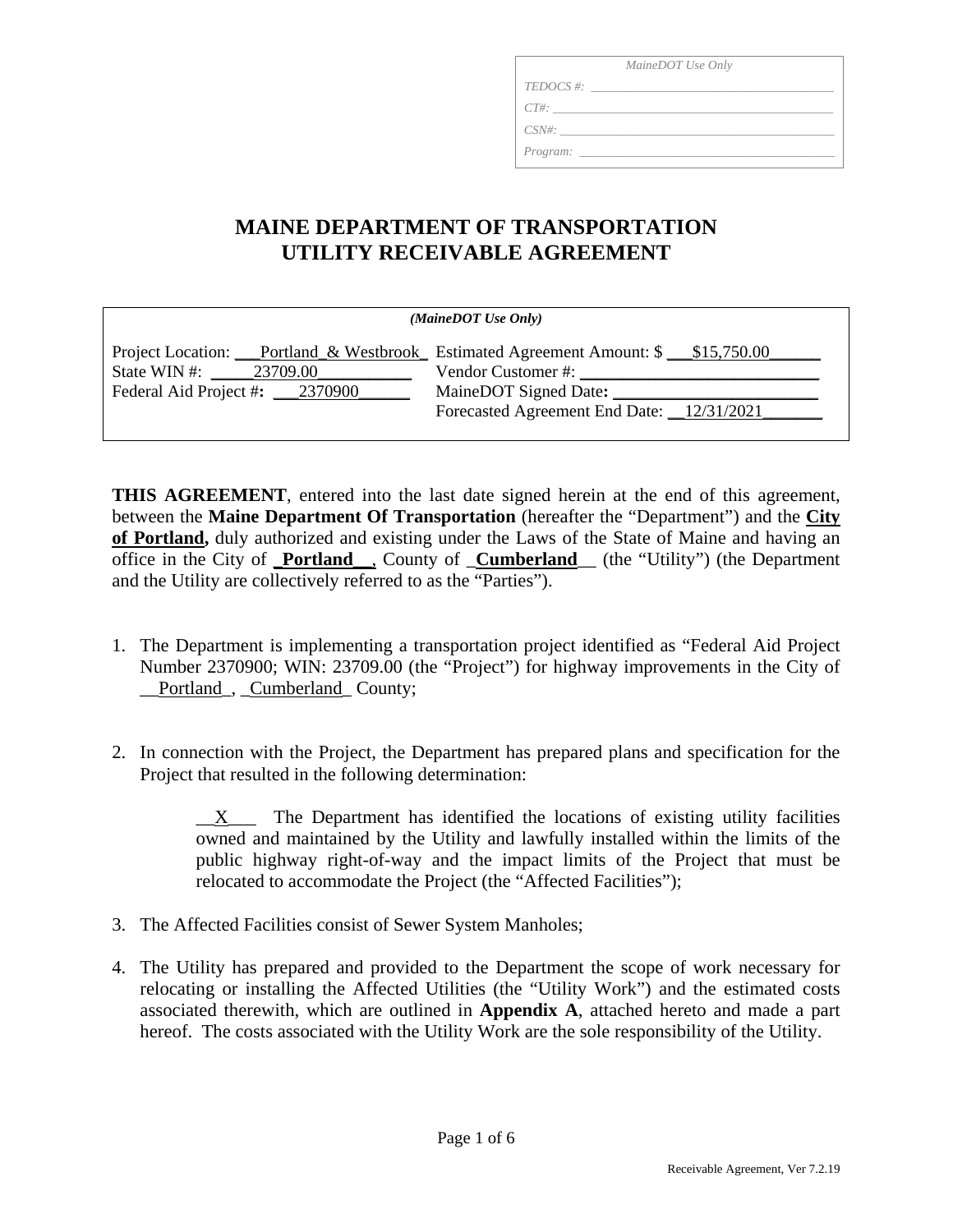5. The Parties wish to establish a process for including the Utility Work in the Department's construction contract for the Project.

### **NOW, THEREFORE**, the Parties agree as follows:

### 6. **Plans, Specifications and Estimate:**

- a. The Utility shall, at its own expense, perform and provide all engineering, design and related services related to the Utility Work necessary to enable the Department and/or its consultant to generate construction plans, specifications and an estimate of material quantities for the Utility Work to be included in the Project contract. The Utility will be responsible for locating and recording the location of all Utility Work, including services and other appurtenances within the Project area. To the extent possible and consistent with laws, practices and policies of the Department and the industry, the Utility Work shall be performed in accordance with the plans and specifications provided by the Utility and, if applicable, the most recent version of the Department's Standard Specifications.
- b. All plans shall be on sheets of the same size used by the Department and be reproducible by black and white printing. Specifications shall be on  $8\frac{1}{2} \times 11$ -inch paper, suitable for binding with the Department's specifications. The estimate of quantities shall be in the form prescribed by the Department. In the event of field changes to the Utility Work, the Utility shall prepare any additional plans and specifications and the Department shall prepare a Project change order and amend this Agreement incorporating any changes therein. All plans and specifications will be marked with the Federal Aid Project Number referenced in this Agreement.
- c. The Utility will provide the Department with the plans, specifications and an updated estimate as described in Appendix A no later than one month prior to the scheduled advertise date for the Project.
- d. The Utility shall be responsible for obtaining a Utility Location Permit from the Department in accordance with Title 35-A M.R.S.A. Chapter 25 and for recording the location of all utilities in a manner and form to be specified by the Department.
- **e. Standard Approach:** The Department will prepare the Project contract documents to include the Utility Work specified in Appendix A. The Utility agrees to have these items included in the Department's Project construction contract. Bidders will be required to bid both the Project work and the Utility Work. The Utility Work will be paid for by the Utility, and any changes that increase the Utility Work estimate or amount will be paid for through a written modification of this agreement approved by both the Utility and the Department.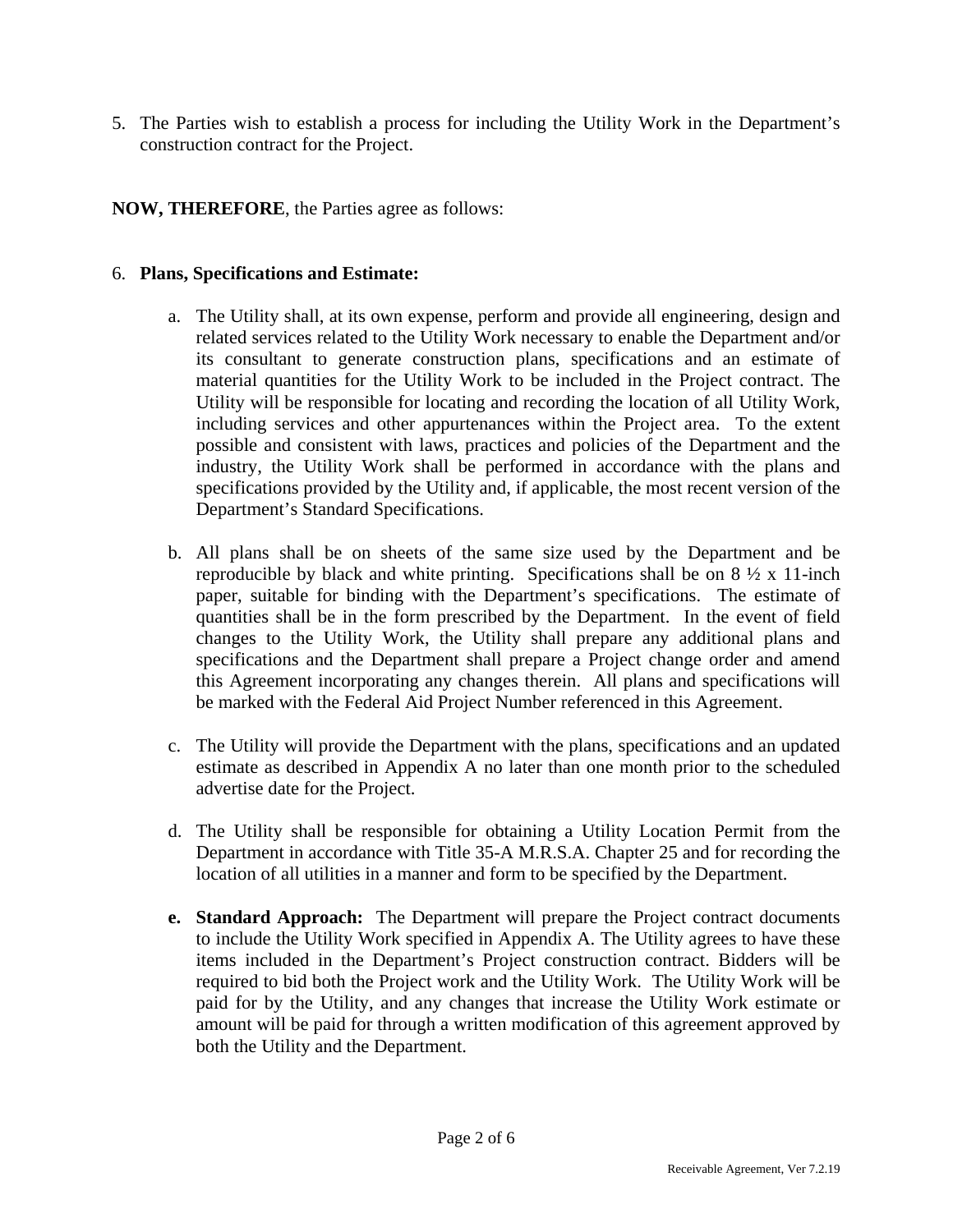### 7. **Inspection:**

- a. The Utility shall be responsible for providing all engineering and inspection associated with the Utility Work including computing quantities for payment and other incidental and related work unless otherwise stated herein. By the end of each work day, whenever Utility Work is performed, the Utility will provide the Department's on-site representative with an itemized summary of all the Utility Work completed.
- b. The Department shall provide inspection of the quality and compaction of backfill installed in connection with the construction contract, excluding bedding and other special backfills and materials used in the installation of the Utility Work.
- c. If the Utility Work is included in the Project contract pursuant to Section 6.e. above, the Utility agrees to the following:
	- i. Should the Utility find the Project contractor's materials or workmanship to be insufficient in any way, the Utility agrees to inform the Department's onsite representative as soon as possible, but no later than the end of the day in which the problem is identified.
	- ii. As administrator to the construction contract, the Department's on-site representative shall be responsible for authorizing all payments relating to the Utility Work, issuing all directives to the Project's contractor and making the final determination in the event of any disagreements.
- 8. **Ownership of Completed Utilities:** Upon completion of the Utility Work the Utility shall assume complete ownership of, and responsibility for, the utility facilities installed in connection with the Utility Work.
- 9. **Claims:** The Utility shall be responsible for the prompt review and settlement of any claims arising from or related to the Utility Work or its impact on the Project.
- 10. **Indemnification:** The Utility shall indemnify, defend and hold harmless the Department and its officers, employees, agents and assigns, from and against any and all claims, liability or expenses, including but not limited to reasonable attorney's fees and litigation costs (the "Claims"), to the extent such Claims are caused, or alleged to have been caused, by acts or omissions of the Utility or any of its officers, employees, agents, representatives, supervisors, contractors, subcontractors or consultants in connection with the performance of its obligations under this Agreement. Nothing in this Agreement is intended or shall be construed to waive any defense, immunity or limitation of liability that may be available to the Department or the Utility pursuant to the Maine Tort Claims Act (14 M.R.S. § 8101 *et seq.*) or any other privileges or immunities provided by law. The terms outlined in this section shall survive any termination or expiration of this Agreement.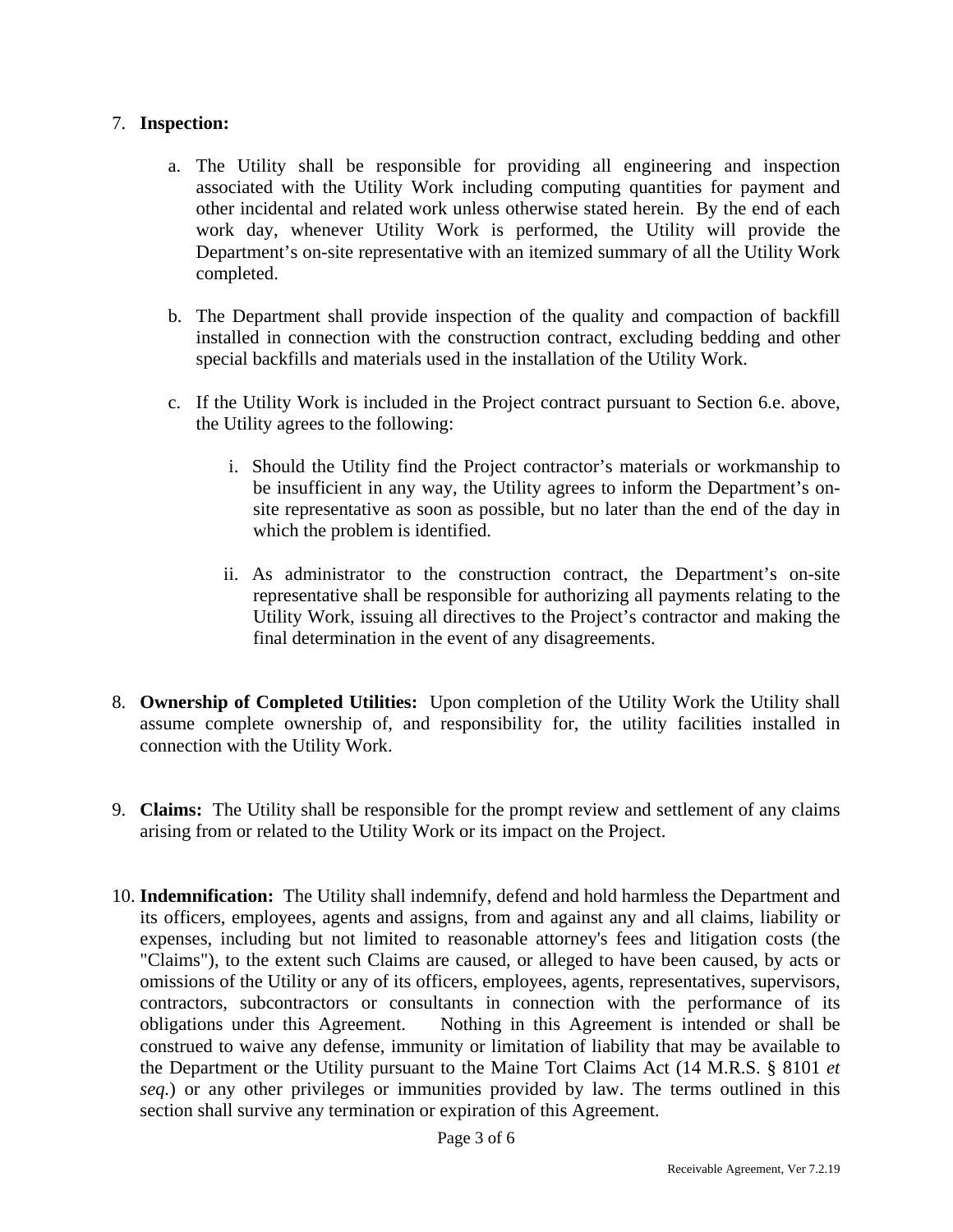- 11. **Buy America Requirements:** This agreement is subject to the requirements of Buy America in accordance with Federal Regulation 23 CFR 635.410 Section 1518. Specific requirements are presented in MaineDOT Standard Specification Section 100, Appendix A, Section 3.A., Buy America which are incorporated and made a part hereof by reference.
- 12. **Subsequent Excavations and/or Installations:** Except in the case of an emergency, the Utility acknowledges and agrees to refrain from applying for a permit for the excavation of the highway within the limits of the Project for a period of at least **( 3 )** years following the completion of the Project, and agrees to make all necessary notifications to abutters and occupants of the highway as otherwise required of any municipal government under the provisions of 23 M.R.S.A. § 3351. In all cases, whether an excavation moratorium as described above applies, or as in the case of Light Capital Paving projects where no excavation moratorium applies, the Utility further acknowledges and agrees that all subsequent excavations and/or installations within the right-of-way of the Project limits shall be regulated and controlled in the manner specified by the most recent version of the Department's *"Utility Accommodation Rules",* which are incorporated and made a part hereof by reference. The terms outlined in this section shall survive any termination or expiration of this Agreement.
- 13. **Non-Appropriation and Termination:** Anything herein to the contrary notwithstanding, the Utility acknowledges and agrees that, although the execution of this Agreement by the Department manifests the Department's intent to honor its terms and to seek funding to fulfill any obligations arising hereunder, by law any such obligations are subject to available budgetary appropriations by the Maine Legislature and, therefore, this Agreement does not create any obligation on behalf of the Department in excess of such appropriations. In the event of unanticipated impacts on the Project, such as, changes in the Project design, or a loss in Project funding, or a delay in advertising or awarding of the contract, the Department may postpone, suspend, abandon or otherwise terminate this Agreement upon thirty (30) days written notice to the Utility and in no event shall any such action be deemed a breach of contract.
- 14. **Payment:** If the Utility Work is included in the Project contract pursuant to Section 6.e. above, the Utility agrees to reimburse the Department for the full amount of the cost of the utility work. A detailed breakdown of the anticipated cost of the Utility Work is attached hereto and incorporated herein as Appendix A. The Department will issue a final invoice after all the Utility Work is complete, all quantities are verified, and any required adjustments have been made. The Department, at its sole discretion, may issue periodic invoices for portions of the Utility Work as it is being completed. The final invoice will include any remaining costs or credits. The Utility shall submit payment to the Department within 30 days from the invoice date.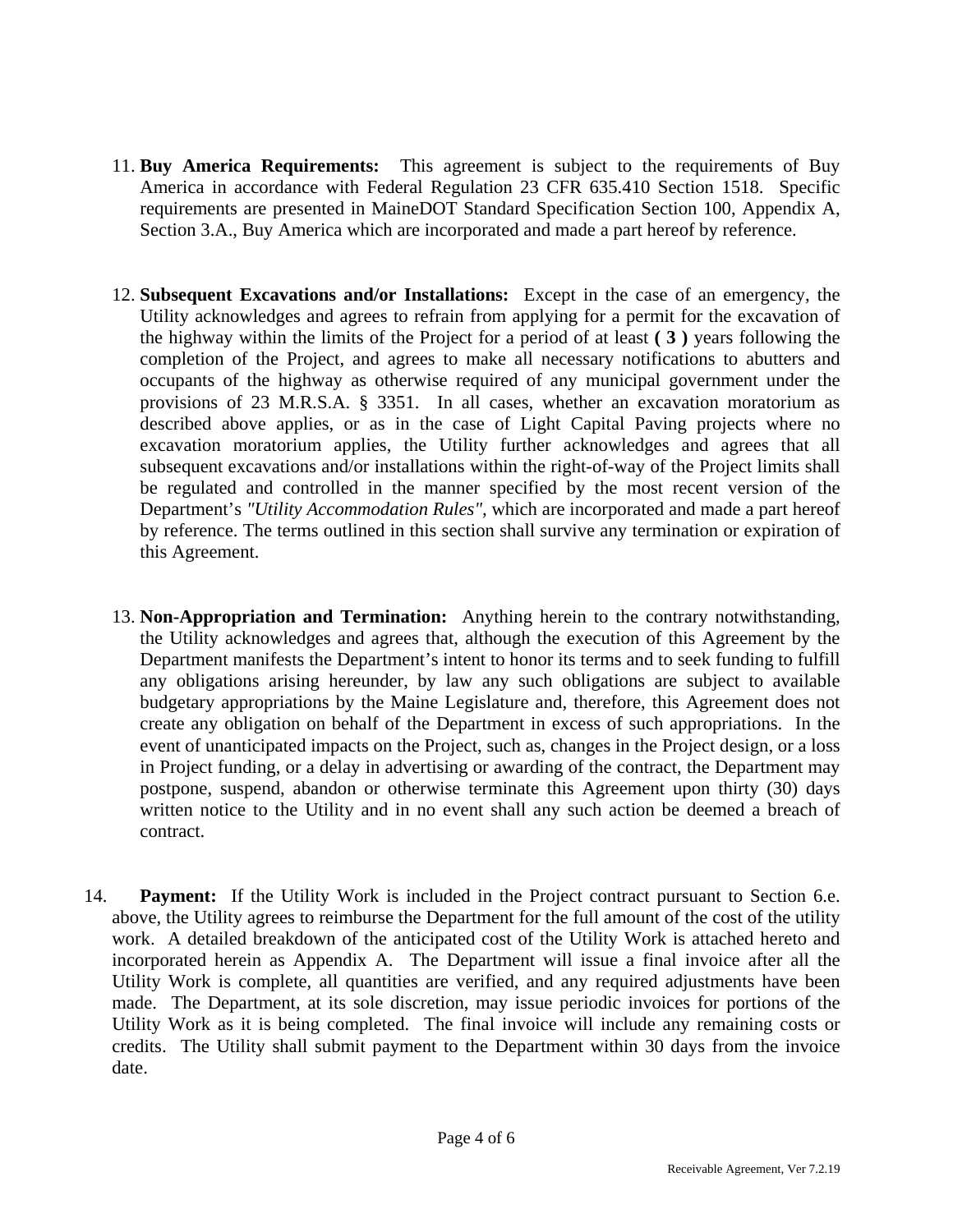### 15. **Contact Information:**

| For the Department: |                         | For the Utility: |                             |
|---------------------|-------------------------|------------------|-----------------------------|
| Name:               | David Lycette           | Name:            | Lauren Andersen, P.E.       |
| Address:            | Maine DOT               | Address:         | <b>City of Portland</b>     |
|                     | 16 State House Station  |                  | 212 Canco Road              |
|                     |                         |                  | Portland, ME 04103          |
| E-mail:             | david.lycette@maine.gov | E-mail:          | landersen@portlandmaine.gov |
| Telephone:          | $(207)$ 592-1378        | Telephone:       | 207-874-8844                |

16. **No Relief of Responsibilities:** Nothing in this agreement is intended, nor shall be interpreted, to relieve the Utility of any responsibilities or duties imposed upon it by law.

IN **WITNESS WHEREOF,** the Parties hereto have executed this Agreement effective on the date last signed below.

### **CITY OF PORTLAND**

|                                                                         | Print Name: Jon P. Jennings  |
|-------------------------------------------------------------------------|------------------------------|
| Title City Manager<br><b>Duly Authorized</b>                            |                              |
| DATE:                                                                   |                              |
|                                                                         |                              |
|                                                                         | DEPARTMENT OF TRANSPORTATION |
|                                                                         |                              |
| <b>STATE OF MAINE</b><br>By:<br>Print Name:<br>Title<br>Duly Authorized |                              |